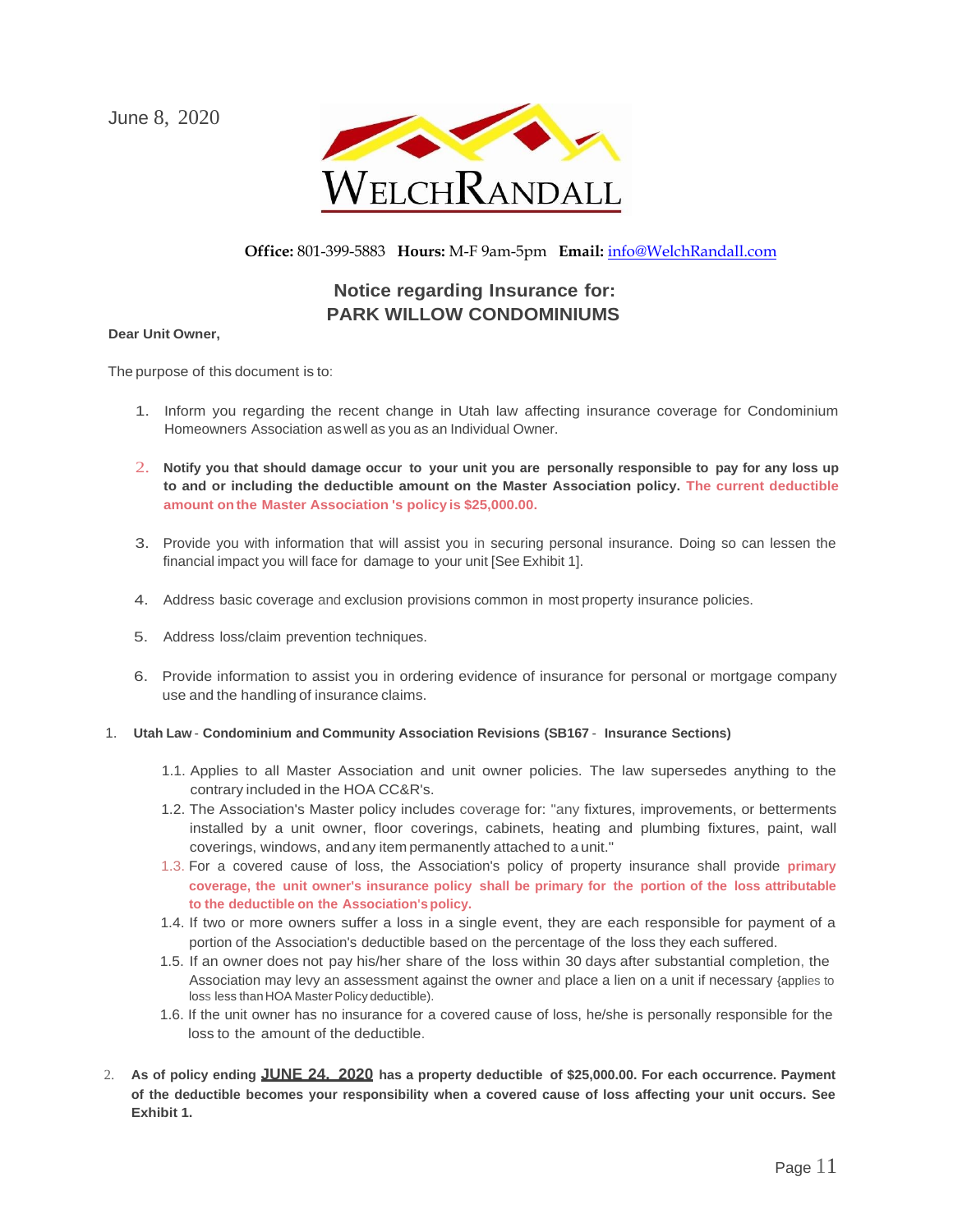#### 3. **Personal Insurance:**

3.1 **Unit Owner should maintain personal insurance coverage. We recommend unit owners do a comprehensive review of your personal insurance with your own licensed insurance advisor. Exhibit 1** at the end of this document provides a check list of items that should be reviewed at that time.

#### 4. **Basic coverage and exclusion provisions in the Association's Master Insurance Policy:**

- 4.1 The Association's policy includes "special form" property coverage including perils such as fire, lightning, windstorm, hail, explosion, riot, aircraft and vehicle damage, smoke, vandalism, falling objects, weight of ice and snow, collapse, sudden and accidental discharge of water or overflow from plumbing or appliances, and frozen pipes inside a unit.
- 4.2 Common **exclusions:** Many insurance companies will not cover water damage resulting from a frozen pipe if adequate heating is not maintained in the unit. Therefore, it is imperative that heat be maintained or that the pipes are drained when a unit is unoccupied for an extended period of time.
- 4.2.1 No coverage is provided for wear and tear, deterioration, and flood ie: outside surface water penetrating the building envelope. This can include items such as a sprinkling system or other sources of water located outside the physical building structure, damage by insects or animals, mold/fungus (some insurance policies will provide minimal property coverage for mold/fungus), settling or cracking of foundations, walls or pipes. **There is no coverage for damage caused by repeated leaking or seeping from appliances or plumbing systems. This includes leaking from around shower, bathtub, toilet, or** sink. The insurance contract contains full details on coverage, limitations and exclusions.

#### 5. **Loss Prevention:**

To reduce the likelihood of damage to your unit and possible damage to a neighbor's unit the following are a few "loss prevention" measures that should be followed:

When your unit will be **unoccupied** for more than a few days:

- Turn off the water to the inside of your home
- Leave heat on in the winter to avoid freezing or air-conditioning on in the summer to avoid melting, warping, etc.

#### **Daily considerations:**

Washing machine hose should be turned off after each use.

Replace rubber washing machine hoses with no-burst woven metal hoses.

Have clothes dryer vents checked and cleaned on an annual basis. Always remove lint from filter after each use.

Keep smoke alarms in good working condition.

Consult with a professional when unable to remedy unusual persistent odor, or when events occur that seem to suggest appliances or other home equipment are near the end of their life span.

Have a trusted neighbor or family member check your unit periodically while you are away. Replace water heaters on a regular basis every 7 - 10 years.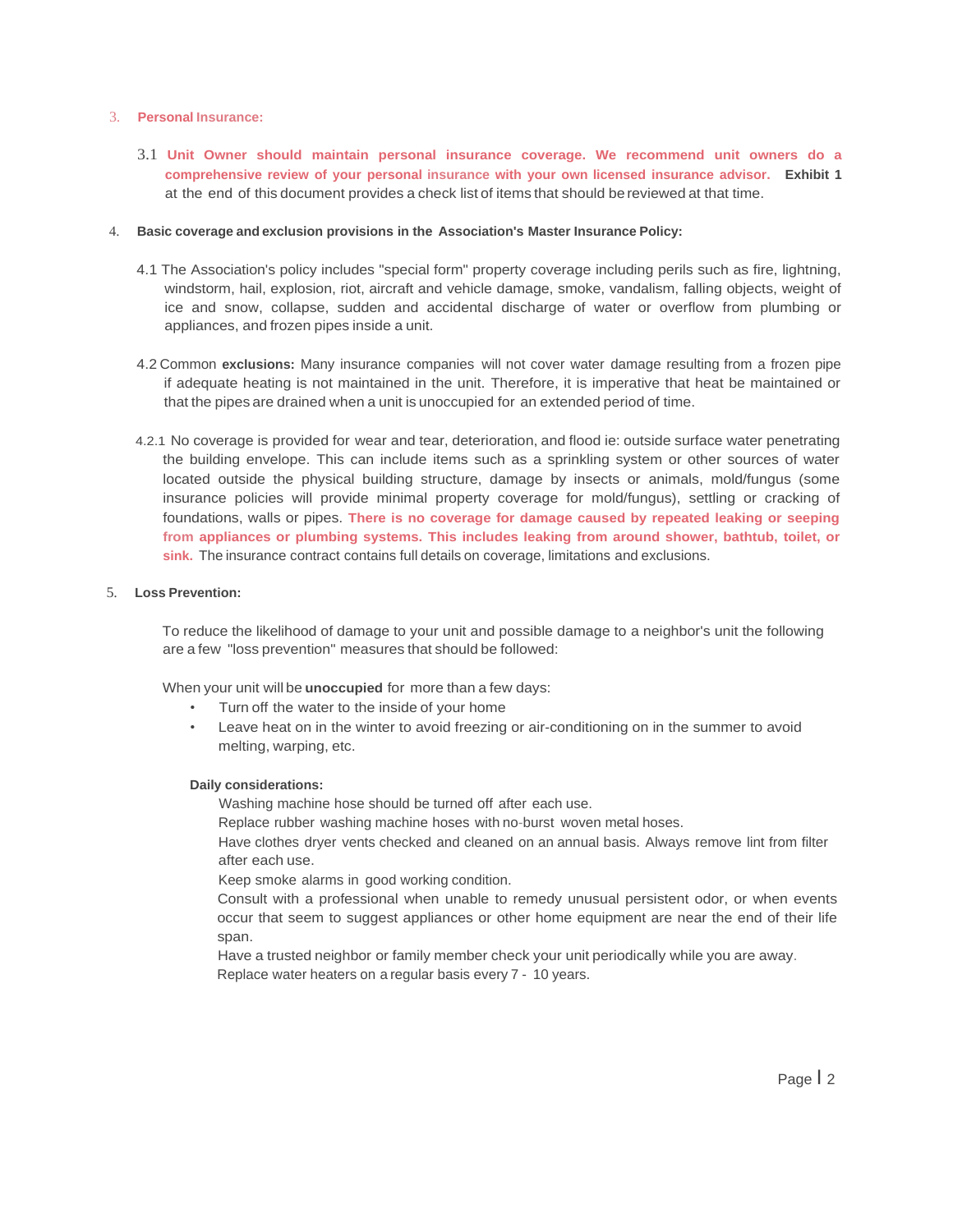#### 6. **Information to assist you in ordering evidence of insurance and claim protocol:**

- 6.1 Certificates of insurance may be requested by calling (801)438-1460. Our agent's receptionists handle all such requests.
- 6.2 should be handled as follows:
	- 6.2.1 **\$0 to \$25,000.00 is the unit owner's sole responsibility. Cost of cleanup and repair would be paid out of pocket or from personal insurance coverage. Claims under \$25,000.00**
	- 6.2.2 will not be filed against the Association policy unless circumstance dictates otherwise.
	- 6.2.2 Claims over **\$25,000.00** should be submitted to the Association's Policy. Unit owner is responsible for the Association deductible. After receiving approval from the board or management of such claim it is the unit owner's responsibility to work the claim through to the end.

#### 6.3 **When a loss occurs:**

- 1. Take action to prevent further damage to your unit. For example, it may be necessary to call an emergency restoration company to start water extraction if water damage has occurred inside your unit. The next step would be to contact one of the following:
- 2. Contact your own insurance company and report the damage to your unit.
- 3. Contact a Property Manager or Board Member regarding the damage.
- 4. If individuals above are not available, contact the association's insurance agent at **801.438.1460.** As the representative for the association, they will only submit claims to the insurance company after approval from the Board or the Property Manager has been received. Only in rare situationswe will do otherwise.

**A loss that involves your personal property, loss of use, personal liability, loss assessment etc. should be submitted to your personal insurance carrier. Neither the Association nor its insurance company is responsible for any of these claims.**

Payment for claims made on the Association's Insurance Policy will be payable to the Association not to an individual unit owner.

Please note that the coverage and procedures outlined in this letter apply to your current insurance program, provided by **Reliance Risk Management** & **Insurance LLC.** If the association changes agents, we recommend that these procedures be reevaluated.

We strongly suggest reviewing these documents with your personal insurance agent to facilitate securing the appropriate insurance coverage for your specific situation.

When corresponding with the association's insurance agent please reference **PARK WILLOW CONDOMINIUM** as the community you live in.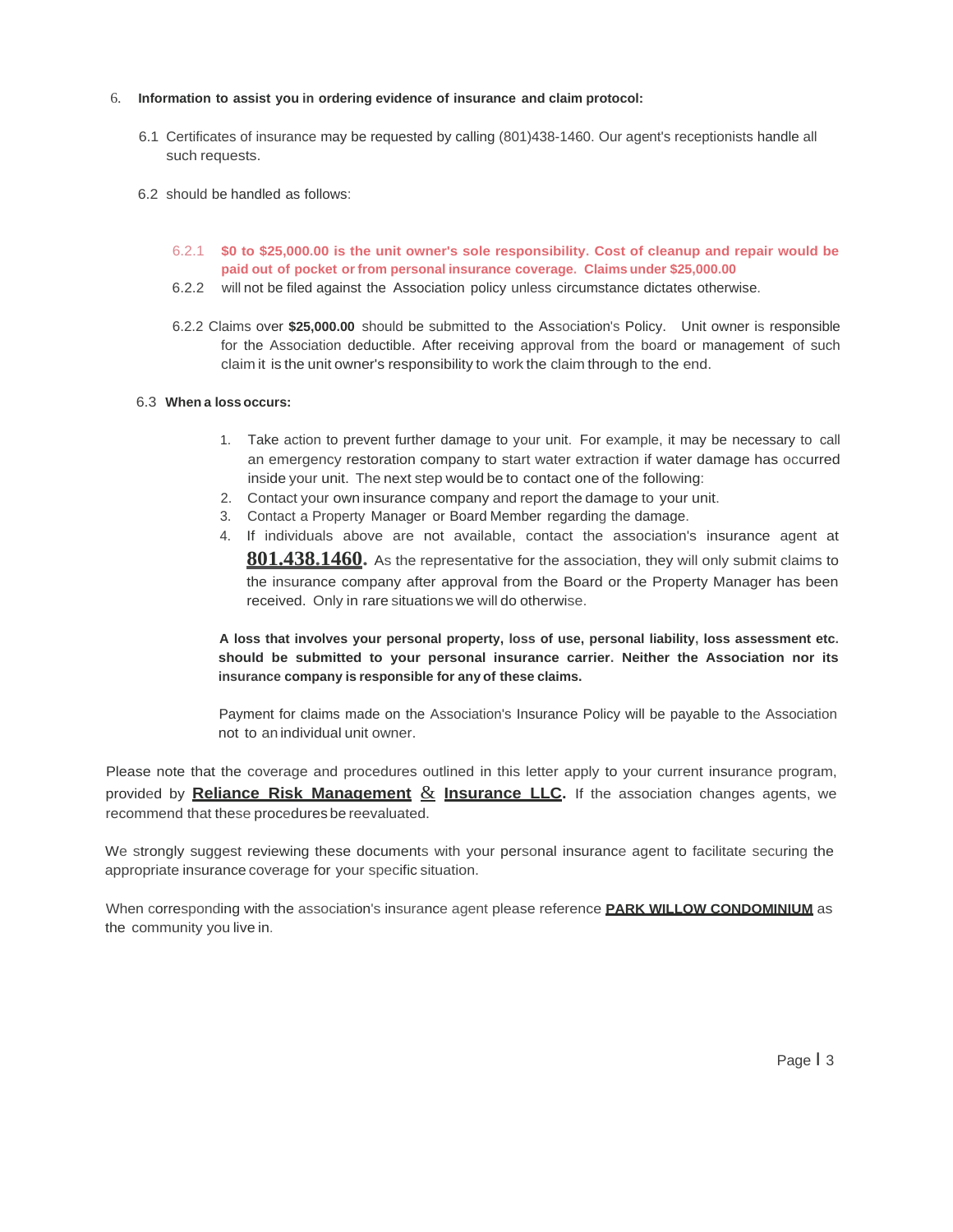## **Exhibit 1.** - **Personal insurance check list**

| 1.    | Policy type - H0-6 form (commonly referred to as a                  |  |  |
|-------|---------------------------------------------------------------------|--|--|
|       | Condominium Owners Policy). Not an H0-3 homeowner policy            |  |  |
|       | or a H0-4 renter's policy.                                          |  |  |
| 2.1   | <b>Coverage A (Dwelling Coverage) should be a minimum of</b>        |  |  |
|       | \$25,000. Consult your personal insurance advisor.                  |  |  |
| 3.1   | <b>Loss Assessment-A</b> minimum of \$25,000 should be secured.     |  |  |
|       | Consult your personal insurance advisor.                            |  |  |
| 4.    | Personal Property Coverage - Consult your personal insurance        |  |  |
|       | advisor.                                                            |  |  |
| $S$ . | Personal Liability- Consult your personal insurance advisor.        |  |  |
|       | You may want to inquire regarding umbrella liability coverage.      |  |  |
| 6.    | Loss of Use Coverage $&$ Additional Living Expenses (In the event   |  |  |
|       | your unit is uninhabitable due to a covered loss).                  |  |  |
| 7.    | Earthquake coverage for your contents, loss assessment, loss of     |  |  |
|       | use, etc. Consult your personal insurance advisor.                  |  |  |
| 8.    | Any other riders such as <b>Valuable Articles</b> ie: jewelry, art, |  |  |
|       | collectables etc. Consult your personal insurance advisor.          |  |  |
| 9.    | Is your unit a rental? - If so, this coverage should be purchased.  |  |  |
|       | Note that form numbers may change.                                  |  |  |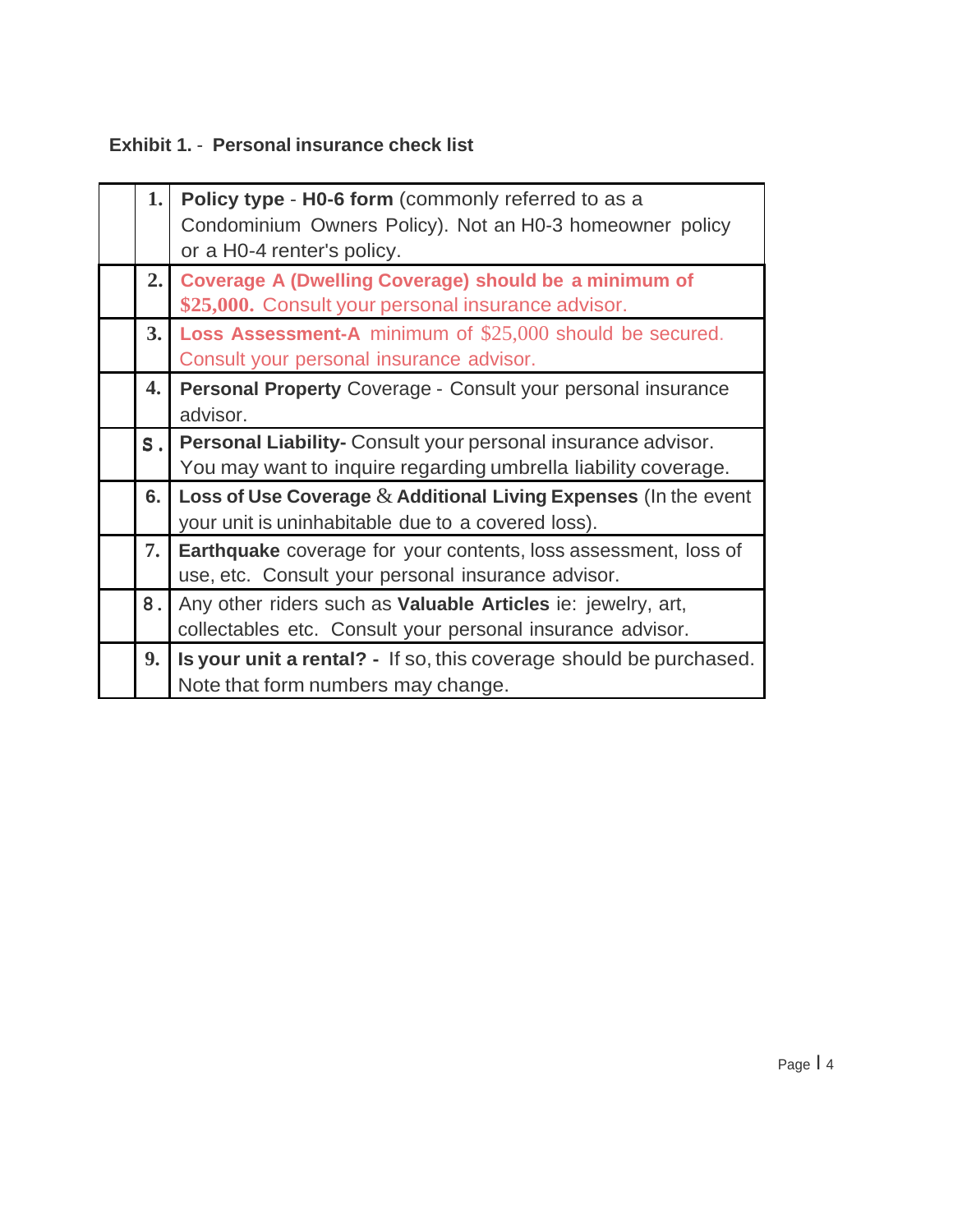# **PARK WILLOW OWNERS ASSOCIATION, INC. RESOLUTION OF THE BOARD**

## **MAINTENANCE RESPONSIBILITY**

**WHEREAS,** Park Willow Owners Association, Inc. ("Association") and the members thereof, are required to comply with the requirements set forth in a Declaration of Covenants, Conditions and Restrictions of Park Willow Condominiums ("Declaration"), as amended, as well as rules and regulations asset forth by a Board of Trustees ("Board");

**WHEREAS,** the Board is empowered to govern the affairs of the Association, including the interpretation and enforcement of the Declaration as well as with the power to adopt rules and regulations.

**WHEREAS,** the Declaration sets forth the maintenance, repair, and replacement of certain improvements within the Community concerning Common Areas and Units.

**WHEREAS,** there may be certain improvements and items that remain unclear as to the responsibilities for maintenance,

**WHEREAS,** the Board wishes to clarify certain areas of maintenance within the community and set forth for easy reference, the areas of responsibility between the Unit Owners and the Association.

### **NOW, THEREFORE, IT IS RESOLVED AS FOLLOWS:**

· *I*

In addition to any responsibilitiesset forth in the Declaration, the Board hereby adopts the attached Maintenance Responsibilities Chart which sets forth the responsibilities between the Association and Unit Owners for the upkeep, maintenance, repair, and replacement of the community.

### **NOW, THEREFORE, IT IS FURTHER RESOLVED THAT:**

Owners are responsible for the actions and/or damage from their guests, renters, invitees, or other such individuals. Any damage attributable to an Owner shall be the responsibility of the Owner.

## **NOW, THEREFORE,** IT **IS FURTHER RESOLVED THAT:**

Pursuant to the Utah Condominium Ownership Act, the Unit Owner is responsible for the deductible of the Association, if a loss occurs to a Unit, in which the Association's policy provides primary insurance coverage, regardless of fault.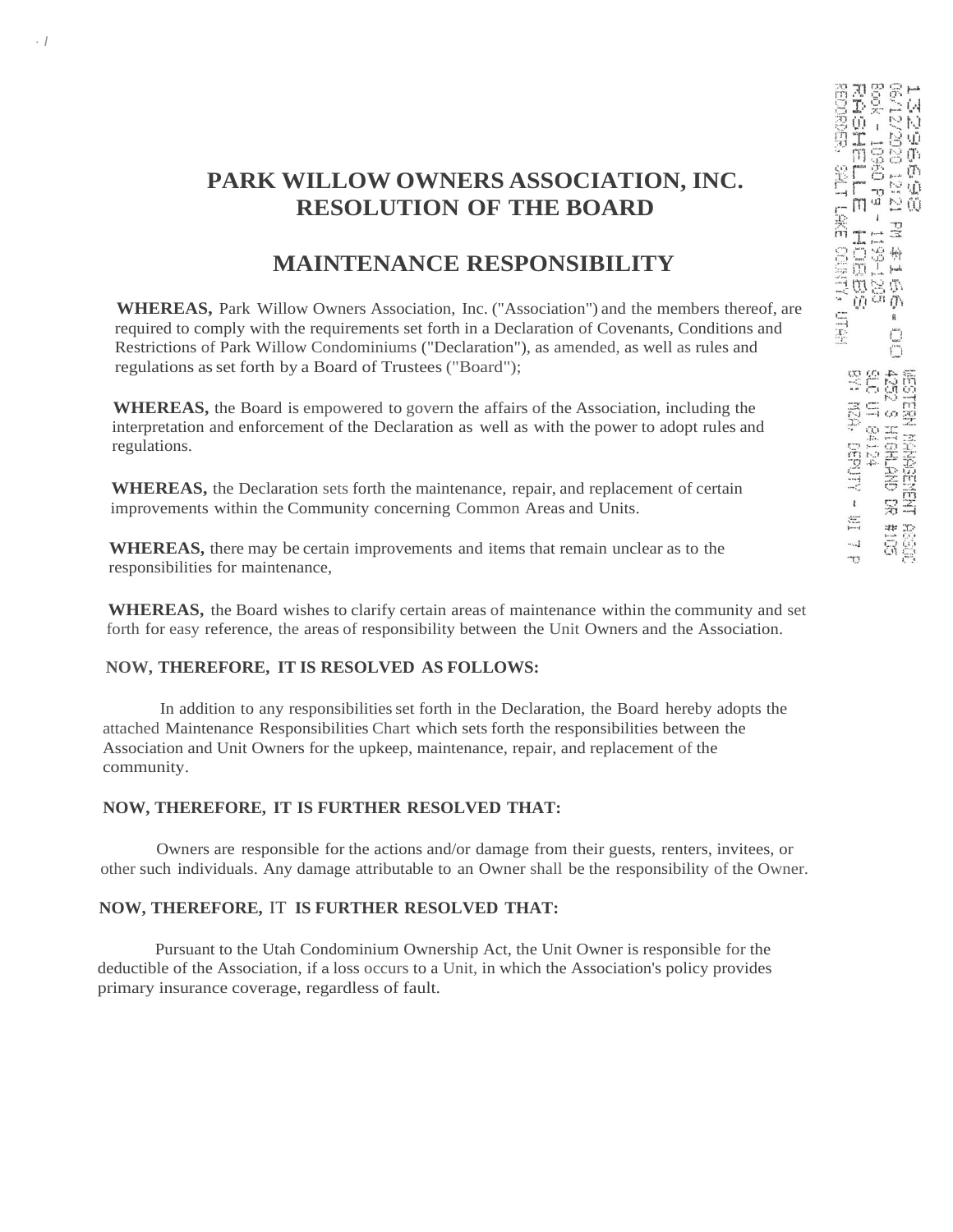**NOW, BE IT FURTHER RESOLVED** that a copy of this resolution shall be distributed to all Owners within Park Willow Owners Association, Inc.

 $,20ZC$ DATED this  $\angle C_J$  day of  $Ju$ ; te\_

Pre

Tréasurer/Secretary

STATE OF UTAH ss: COUNTY OF SALT LAKE )

On the  $\angle D$  day of June 2020., personally appeared before me Lisa MacDonald and Richard Harman, who by me being duly sworn, did say that they Directors of Park Willow Condominium, a Utah non-profit corporation, and that the foregoing instrument was signed in behalf of the corporation.

NOTARY PUBLIC<br>Residing At: Sait Lake City, UT<br>Commission Expires: Apr 10, 2023

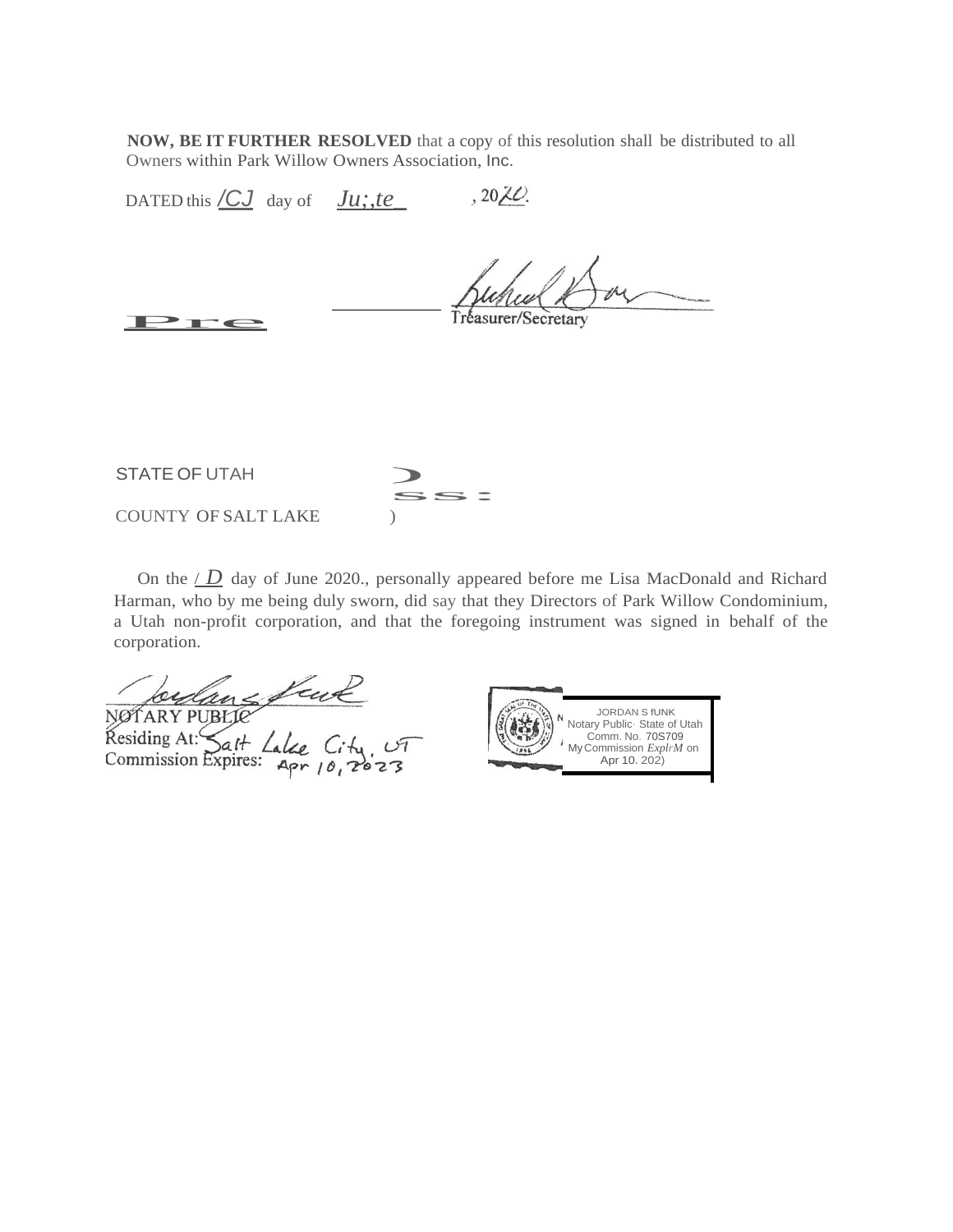# **PARK WILLOW OWNERS ASSOCIATION, INC. MAINTENANCE RESPONSIBILITIES CHART**

The following chart allocates responsibility for maintenance, repair and replacement for the specified items between the Association and the Owner.

|                | <b>EXTERIOR</b>                                                                                                                                                                       | <b>HOA</b>   | <b>OWNER</b> |
|----------------|---------------------------------------------------------------------------------------------------------------------------------------------------------------------------------------|--------------|--------------|
| L              | Roof exteriors, rain gutters and down spouts.                                                                                                                                         | X            |              |
| $\mathfrak{2}$ | Chimneys, if any.                                                                                                                                                                     | X            |              |
| 3              | Porches, front steps, entryways.                                                                                                                                                      | X            |              |
| 4              | Footings, pilings, foundations, columns, girders, beams,<br>supports and other support structures.                                                                                    | $\mathbf X$  |              |
| 5              | Exterior walls, exterior doors, exterior wall coverings,<br>including paint.                                                                                                          | $\mathbf X$  |              |
| 6              | Doors, hinges, frames, thresholds, locks, doorbells.                                                                                                                                  |              | X            |
| $\overline{7}$ | Exterior basement walls, window wells, sump pumps,                                                                                                                                    | $\mathbf X$  |              |
| 8              | Windows or other exterior glass surfaces, sliding glass doors,<br>screens, screen doors, and frames (in accordance with approved<br>exterior frame color).                            |              | $\mathbf{X}$ |
| 9              | Maintenance, repair and replacement of landings, patios, decks,<br>balconies or other similar areas included with any Unit exterior.                                                  |              | X            |
| 10             | The underground pipelines, ducts and wires not under<br>the dwelling that serve more than one Unit.                                                                                   | $\mathbf{X}$ |              |
| 11             | Water faucet or hose bib on exterior of Unit. Any damage caused<br>by a resident's negligence, such as failing to disconnect a hose<br>from a tap, is the liability of the UnitOwner. |              | X            |
| 12             | Fences (if installed by HOA) and gates (if any).                                                                                                                                      | $\mathbf X$  |              |
| 13             | Authorized modifications or improvements by an owner,<br>including windows, awnings, and attic vents.                                                                                 |              | $\mathbf X$  |
| 14             | Driveways, designated parking areas, roadways, sidewalks<br>and steps on or around the Unit.                                                                                          | $\mathbf{x}$ |              |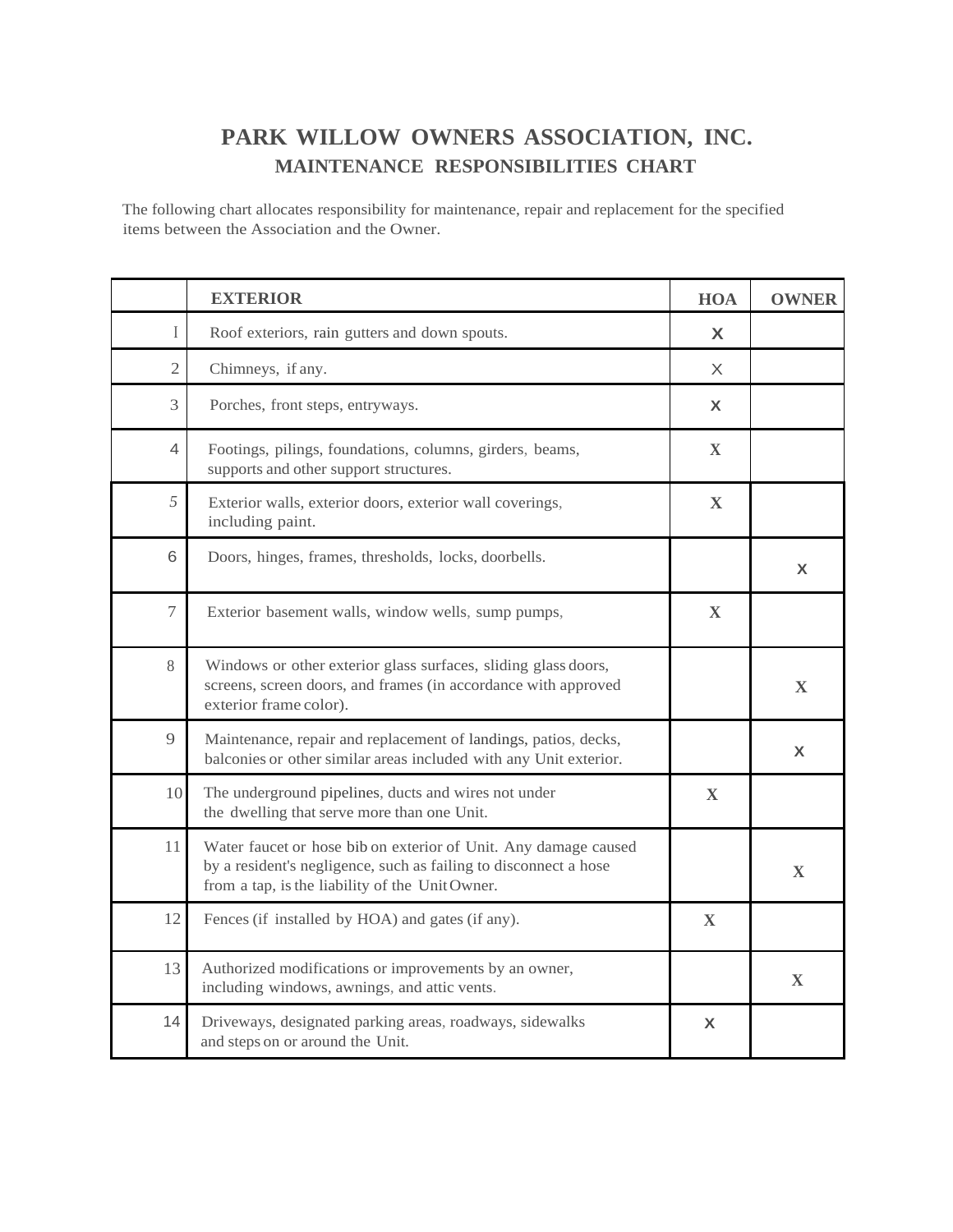| 15 | Improvements, lighting, signs, or the like, placed by the<br>Association on the Common Areas or the land surrounding<br>the Units.                                                                   | X |  |
|----|------------------------------------------------------------------------------------------------------------------------------------------------------------------------------------------------------|---|--|
| 16 | Common utility systems which are not separately metered and billed<br>to Owners directly.                                                                                                            | X |  |
| 17 | Phone lines, TV cables, heat pumps, furnaces, and air conditioning<br>Units. Owners must obtain permission from the Board if any holes<br>need to be drilled through exterior walls for cable lines. |   |  |
| 18 | Heating, ventilation, air conditioning, and all other utility equipment<br>which serves the Unit.                                                                                                    |   |  |
| 19 | Limited Common Area parking areas and storage<br>facilities permanently assigned to specific Units.                                                                                                  |   |  |

|    | <b>INTERIOR</b>                                                                                                                                                                                                                | <b>HOA</b> | <b>OWNER</b>              |
|----|--------------------------------------------------------------------------------------------------------------------------------------------------------------------------------------------------------------------------------|------------|---------------------------|
| 20 | The interior of the Unit from the unfinished interior surfaces of<br>the walls, floors, ceilings, windows, and doors inward.                                                                                                   |            | X                         |
| 21 | Undecorated interior surfaces of the common bearing walls, non-<br>supporting interior walls, ceiling and floor, and all other walls<br>within the Unit                                                                        |            | $\mathbf X$               |
| 22 | Shared interior walls, ceilings, floors (from center of wall into Unit).                                                                                                                                                       |            | X                         |
| 23 | All finishing materials applied or affixed to interior surfaces.                                                                                                                                                               |            | X                         |
| 24 | Decorations, furnishings, fixtures and improvements<br>within the Unit.                                                                                                                                                        |            | $\boldsymbol{\mathsf{X}}$ |
| 25 | The electrical system from the breaker panel and to all<br>outlets including switches and light fixtures.                                                                                                                      |            | $\mathbf{X}$              |
| 26 | Plumbing fixtures such as sinks, basins, toilets and all interior<br>pipes and valves. Water pipes and drainage pipes that serve only<br>one Unit are the responsibility of the Owner to the point they join<br>a common pipe. |            | X                         |
| 27 | Repair of cracks or other damage to interior walls, floors or<br>ceilings caused by normal Unit settling.                                                                                                                      |            | X                         |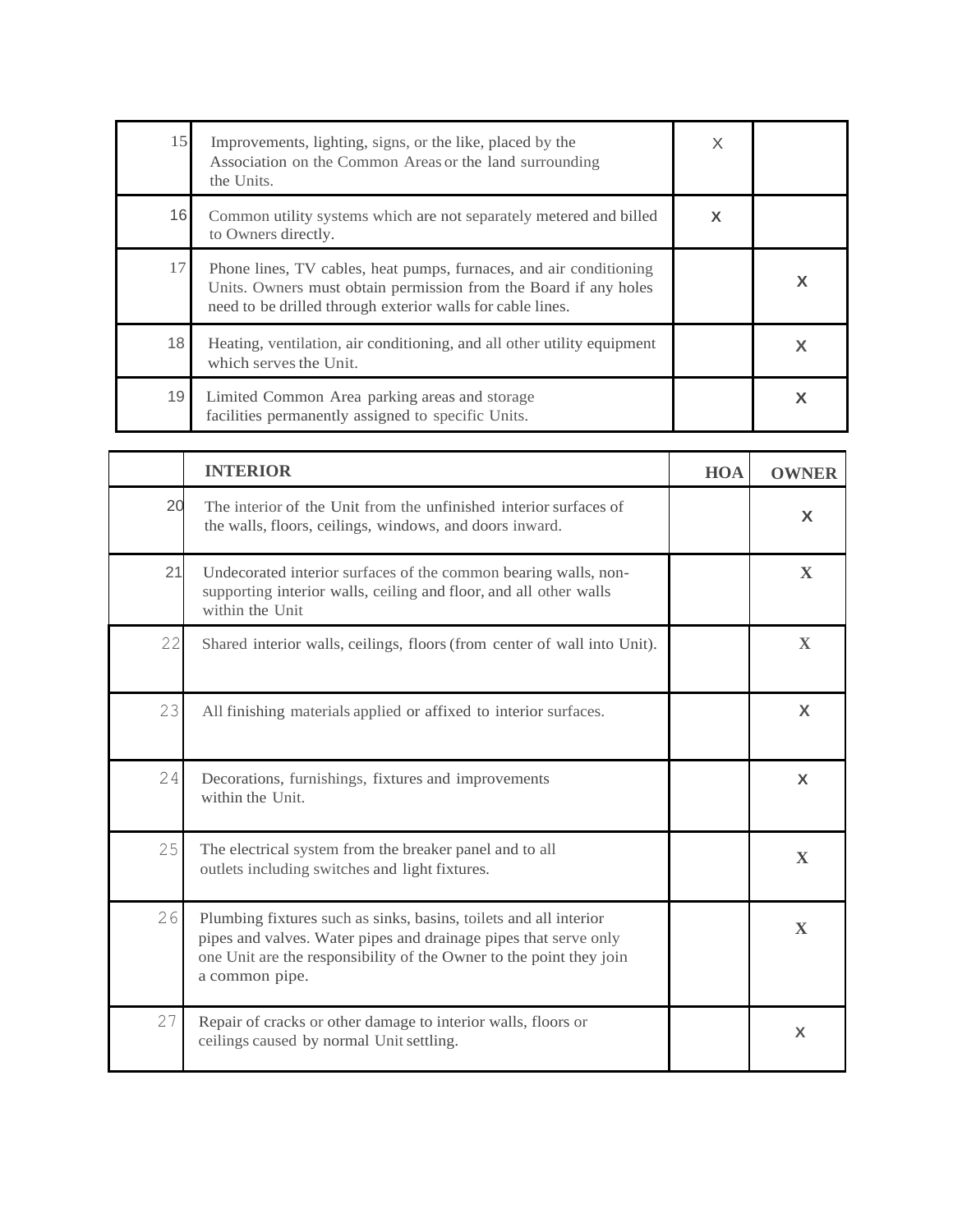| 28 | Repairs of damage resulting from static water or seepage of<br>water from any source. |                        |  |
|----|---------------------------------------------------------------------------------------|------------------------|--|
| 29 | Repairs of damage resulting from surface water.                                       |                        |  |
| 30 | All appliances, exhaust fans, attic vents, air conditioners,<br>water heaters.        |                        |  |
| 31 | Bearing waJls, floors, ceilings, even if located within the Unit.                     | $\boldsymbol{\Lambda}$ |  |
| 32 | Interior surfaces of roof                                                             |                        |  |

|    | <b>GROUNDS</b>                                                                                                     | <b>HOA</b>   | <b>OWNER</b> |
|----|--------------------------------------------------------------------------------------------------------------------|--------------|--------------|
| 33 | Lawns, flowers, trees and shrubs in the Common Areas.                                                              | $\mathbf X$  |              |
| 34 | Landscaping, flowers, trees and shrubs located upon Limited<br>Common Areas appurtenant to their respective Units. |              |              |
| 35 | Lawn watering system (installed by Association).                                                                   | X            |              |
| 36 | Snow removal of Common Areas.                                                                                      | X            |              |
| 37 | Roadways, parking lots, curbs and gutters, sidewalks<br>(unless maintained by the City).                           | X            |              |
| 38 | Swimming pool and other Common Area amenities                                                                      | $\mathbf{X}$ |              |